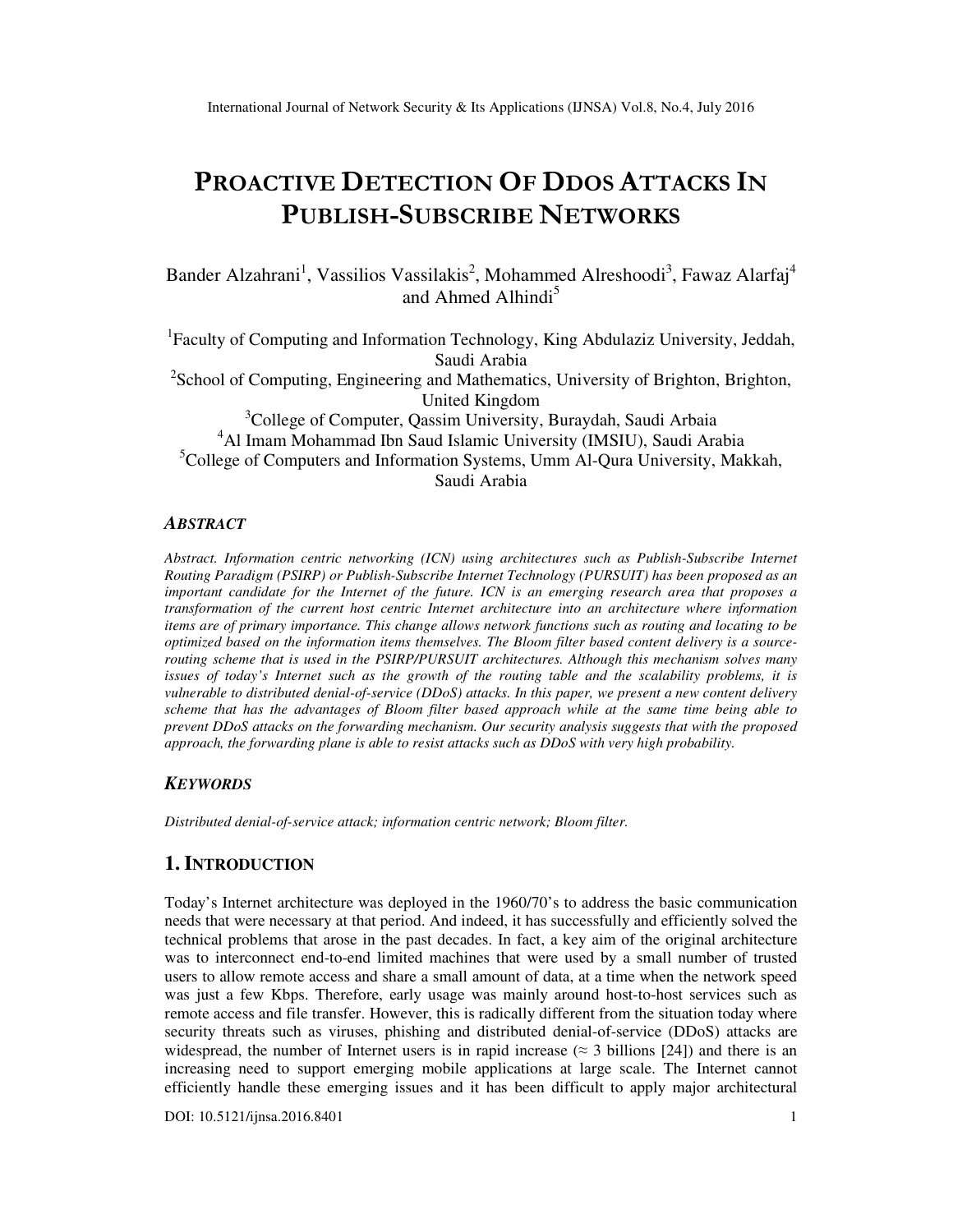changes to the Internet to cope effectively with these requirements [25]. Subsequently, a number of important shortcomings of this architecture have been reported [23,16]. In fact, the Internet is not working efficiently when it comes to security, routing scalability, QoS, and content delivery.

From a security perspective, the current Internet architecture was built with the principle that it would be used by trustworthy users in a cooperative and open environment. Therefore, user privacy, information integrity, and user authentication mechanisms were not requirements and consequently have not been considered in the original design. Moreover, since the original design is based on named hosts; it provides the sender with a complete control over the communication to send almost any arbitrary traffic at any time to anyone and without any pre-authorisation, and the Internet is highly suitable to deliver this traffic to the intended destination. Unfortunately, the openness of the Internet, which was a critical success factor, now offers no protection for network nodes. Therefore, it is relatively easy to launch DDoS attacks which may cause severe and serious issues, e.g. by flooding some limited resources on the Internet, thus preventing legitimate network traffic. It is also relatively easy for malicious users to hide their identity by using a fake source address.

To mitigate DDoS attacks, a number of network capability proposals have been deployed with various success [32]. Network capability refers to any mechanism that allows routers to statelessly verify if the packet has been previously authorized [8]. In such a proposal, each packet carries information so that routers can identify if the packet is requested by the receiver. Therefore, any sender must first get an authorization-to-send capability from the receiver before being able to send data. The receiver permits the communication either directly [46,45], or indirectly using a third party system [44,35]. Source address filtering [17] is an example of network capabilities that enables routers to filter traffic at the network ingress and egress by identifying spoofed IP address. Although it prevents attackers from replacing their IP address with a random fake one, it is not effective in today's network where attackers can use a large number of compromised machines, i.e. zombies, with a real IP address.

As these issues are related to the core architecture of the Internet, most of the solutions are just add-on functionalities, which in turn have increased complexity. A number of research discussions have investigated the current challenges to identify the main requirements of a future Internet. In this context, a new networking paradigm, termed information-centric networking (ICN), has recently been proposed, aiming at replacing the existing host-centric networking paradigm to address the aforementioned issues [13, 3]. One of the basic features of ICN is to name information items themselves, rather than naming and connecting hosts. This fundamental shift has direct implications on network and systems security issues such as DDoS, which is the focus of this work.

There are some research projects that have developed advanced ICN solutions, such as: Data Oriented Network Architecture (DONA) [29]; Named Data Networking (NDN) [27,26]; Scalable and Adaptive Internet Solutions (SAIL) [2,11]; Content Mediator Architecture for Content Aware Networks (COMET) [1]; and, Publish-Subscribe Internet Technology (PURSUIT) [18,31].

The forwarding mechanisms, used in above mentioned ICN architectures, can be broadly classified into two types: stateful (e.g. as in NDN) and stateless (e.g. as in PSIRP/PURSUIT). The problem of DDoS attacks in ICN architectures that use stateful forwarding has been extensively studied in several works (e.g., [22,14]). Therefore, in this work we study the implications of DDoS attacks on stateless forwarding, using as an example the PSIRP/PURSUIT ICN architecture (in the following referred to as PURSUIT architecture). The PURSUIT architecture defines three distinct types of network entities, namely publishers, subscribers, and the mediation system [15]. Publishers announce and provide the available information objects by sending in the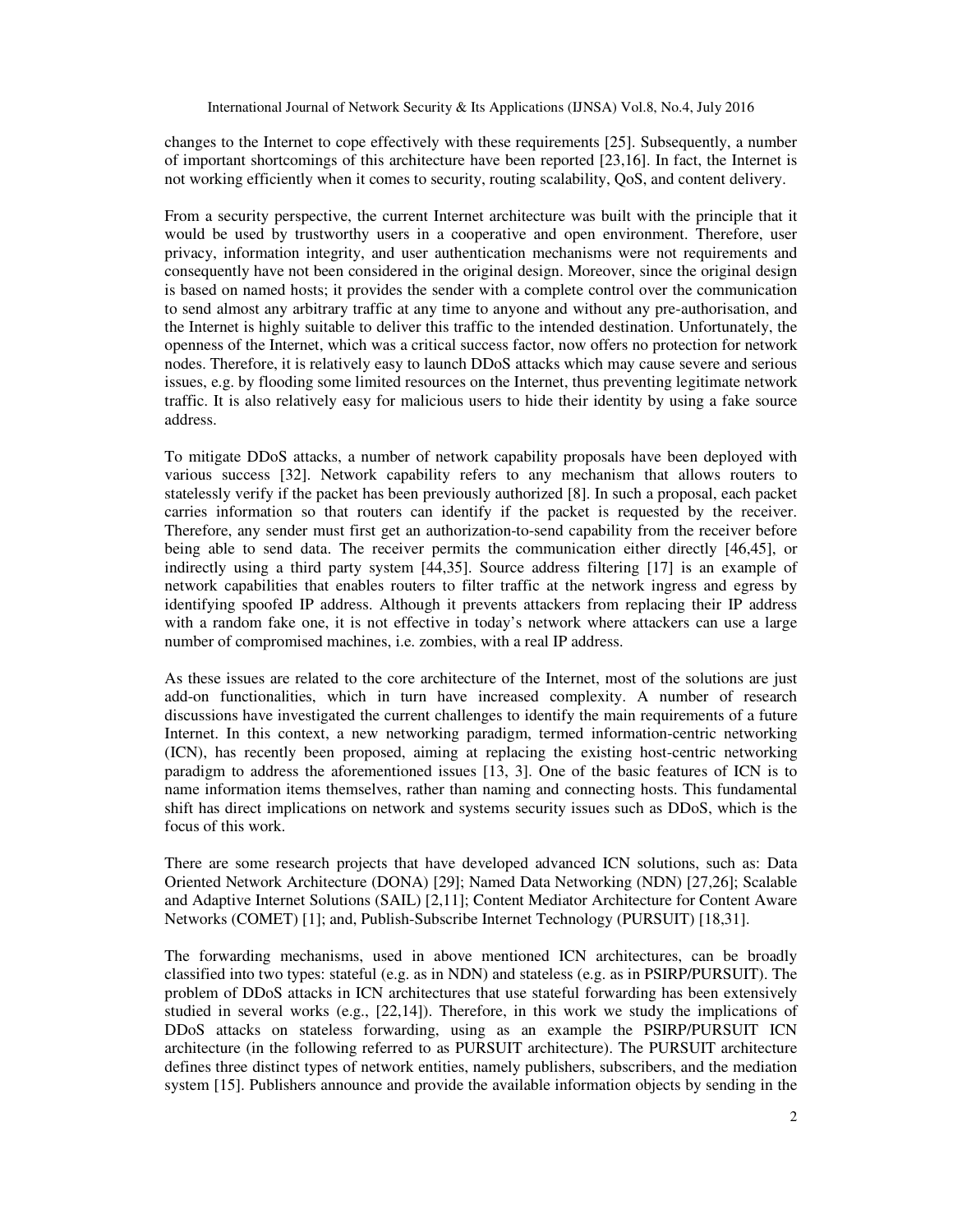network the publication messages. Subscribers send the subscription messages whereby showing their interest in receiving certain information objects. Contrary to the traditional host-centric paradigm, the subscriber does not need to be aware of the publisher's IP address. The mediation system consists of two logical entities: the rendezvous function (RV) [34,43] and the topology management (TM) function [21,36]. These two entities control and manage another entity: the forwarding (FW) function [28,37,39,47,40,38]. Each information item in the network is uniquely identified by the pair rendezvous identifier (RId) and the scope identifier (SId). SIds are used to organise the information items into scopes, whereas RIds identify items within scopes. The RV is responsible for receiving the publication and subscription messages and determining the set of publishers and subscribers for a given RId of the information item within a specified scope. When the RV detects a match, it contacts the TM who is responsible for maintaining the intra-domain topological knowledge within a domain and for constructing the delivery path from the publisher to the subscriber. When the path is ready, the content can be delivered via a chain of FW nodes from the publisher to the subscriber by deciding where packets should be forwarded.

Although the communication paradigm of PURSUIT has tried to decouple the information from its source location, so that a sender would not be able to send anything unless a subscription is received, recent studies have shown that a DDoS attacks are still possible [9]. In [37], it has been shown that the Line Speed Publish/Subscribe Inter-networking (LIPSIN) forwarding scheme used in PURSUIT is vulnerable to computational attacks and replay attacks which can be used to launch DDoS attacks. In the same work, in order to offer DDoS resistant forwarding, the zFormation technique has been proposed. This technique has been studied from the viewpoint of TM scalability in [7]. The works of [37, 7] have been extended in [4] to mitigate the brute-force attacks on the LIPSIN scheme and to reduce the DDoS attack probability.

Building upon the LIPSIN scheme and network capabilities work [8,17,37], this paper proposes a content delivery approach that effectively prevents DDoS attacks using network capabilities. The rest of the paper is organised as follows. In Section 2, we present an overview of the PURSUIT ICN architecture, the scheme used for packet forwarding and its security vulnerabilities. We also point out the limitation of the existing solutions. In Section 3, we present our proposed secure forwarding mechanism. In Section 4, we analyse the resistance of our solution to DDoS, and conclude the paper in Section 5.

# **2. BACKGROUND AND RELATED WORK**

## **2.1. The PURSUIT architecture**

The PURSUIT project [19] brings two concepts to form an ICN solution: mediated assisted forwarding and publish/subscribe communication. The basic PURSUIT architectural model is given in Fig. 1. In order for a publisher to announce a publication, it must know the SId within which the information object to be published, as well as to create an RId for the item. As we observe in the figure, initially the publisher notifies the RV that it can provide an information item, by sending the corresponding RId and SId. Next, the subscriber notifies RV that it wishes to receive the item. The RV detects the matching and asks the topology manager to compute the delivery path from the publisher to the subscriber. The TM, after having accomplished this task, encodes the delivery path into a Bloom filter [10] and sends it to the publisher. Finally, the publisher and the on-path FW nodes will use this Bloom filter as the forwarding identifier (FId). Below we will explain how the FId is created and used for packet forwarding decisions. LIPSIN [28] is one of the developed forwarding techniques of the PURSUIT ICN and uses the Bloom filter based content delivery. Bloom filters are memory-efficient data structures that perform fast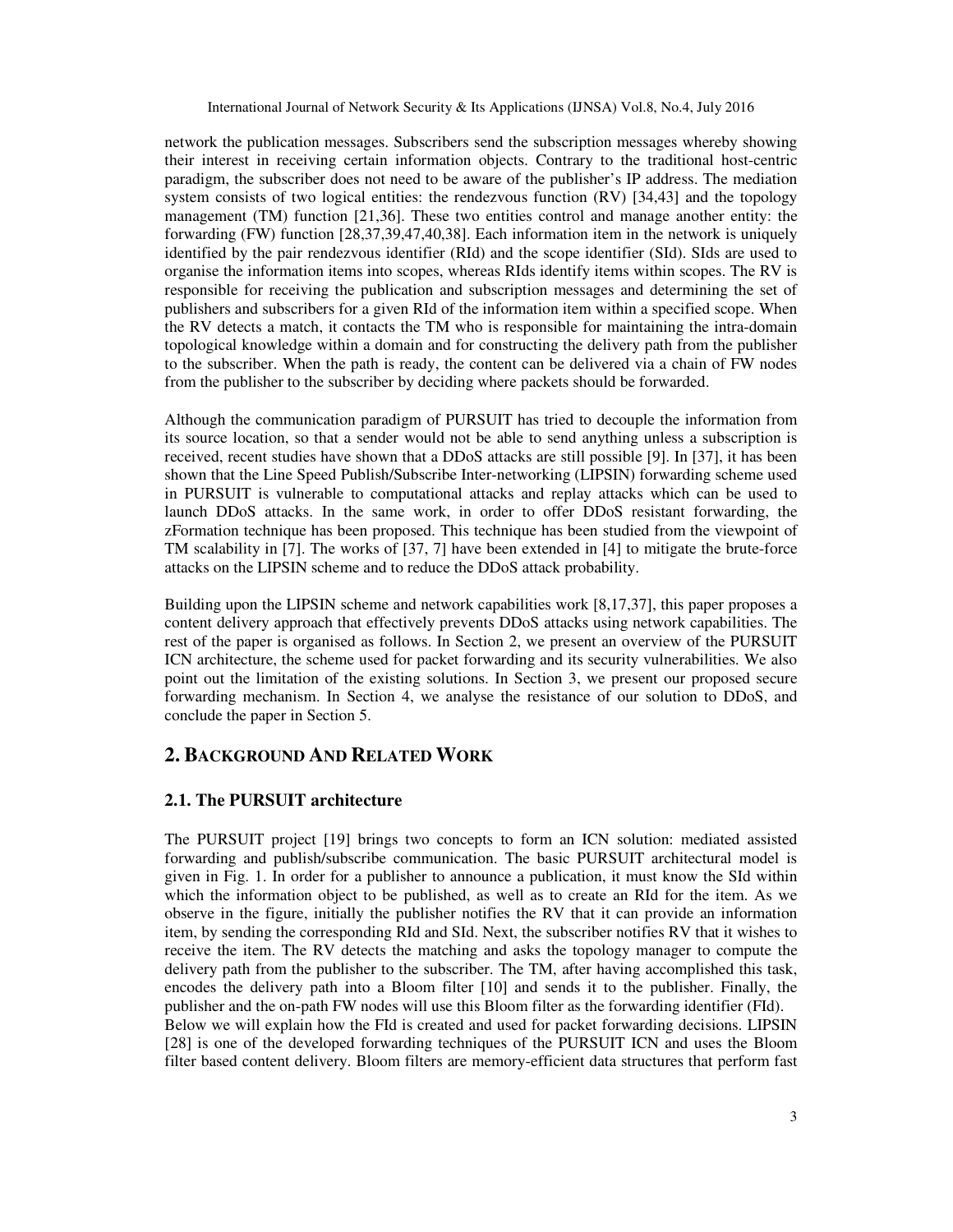creation and membership tests. In order to realise content delivery using Blooms, each network link is identified with a unique link identifier (LId). Typically, an LId is an *m*-bit array



Figure.1. A general view of the PURSUIT architecture.

and  $k$  hash functions are used to set bits to 1, with  $k \ll m$ . These two parameters value are subject to some optimization criteria [12]. Some typical values are  $m = 256$  and  $k = 5$  [28,37]. An example of the Bloom-filter based approach is illustrated in Fig. 2. Consider a small network consisting of 5 forwarding nodes, one publisher and 3 subscribers. Each link is assigned a statistically unique LId with  $m = 8$ . Assume that Sub-B wishes to receive an information item from Pub-A. For this to be achieved, as discussed above, the TM has to encode the LIds of the delivery tree into an FId and send it to Pub-A. The encoding is done by performing the bitwise OR operation. As shown in Fig. 2, Pub-A places the FId in the header and forward the packet to its edge forwarding node (FW-1). Then, this node examines each of its outgoing interfaces (i.e. LId-2 and LId-3), by performing the forwarding membership test. The forwarding test is done by performing the logical AND operation on the FId and the outgoing LId. If the result of this AND operation equals to the LId, then the packet will be sent via the corresponding link. As we observe in Fig. 2, the packet will be sent to the FW-3. This FW node will also perform the same forwarding test on all its outgoing links, and so on. Finally, the requested information item will reach Sub-B, but not Sub-A and Sub-C, since the forwarding tests at FW-1 and FW-5 over LId-2 and LId-8, respectively, will fail.



Figure.2. LIPSIN based forwarding using Bloom filters.

**2.2 False positive issue and security chain reactions**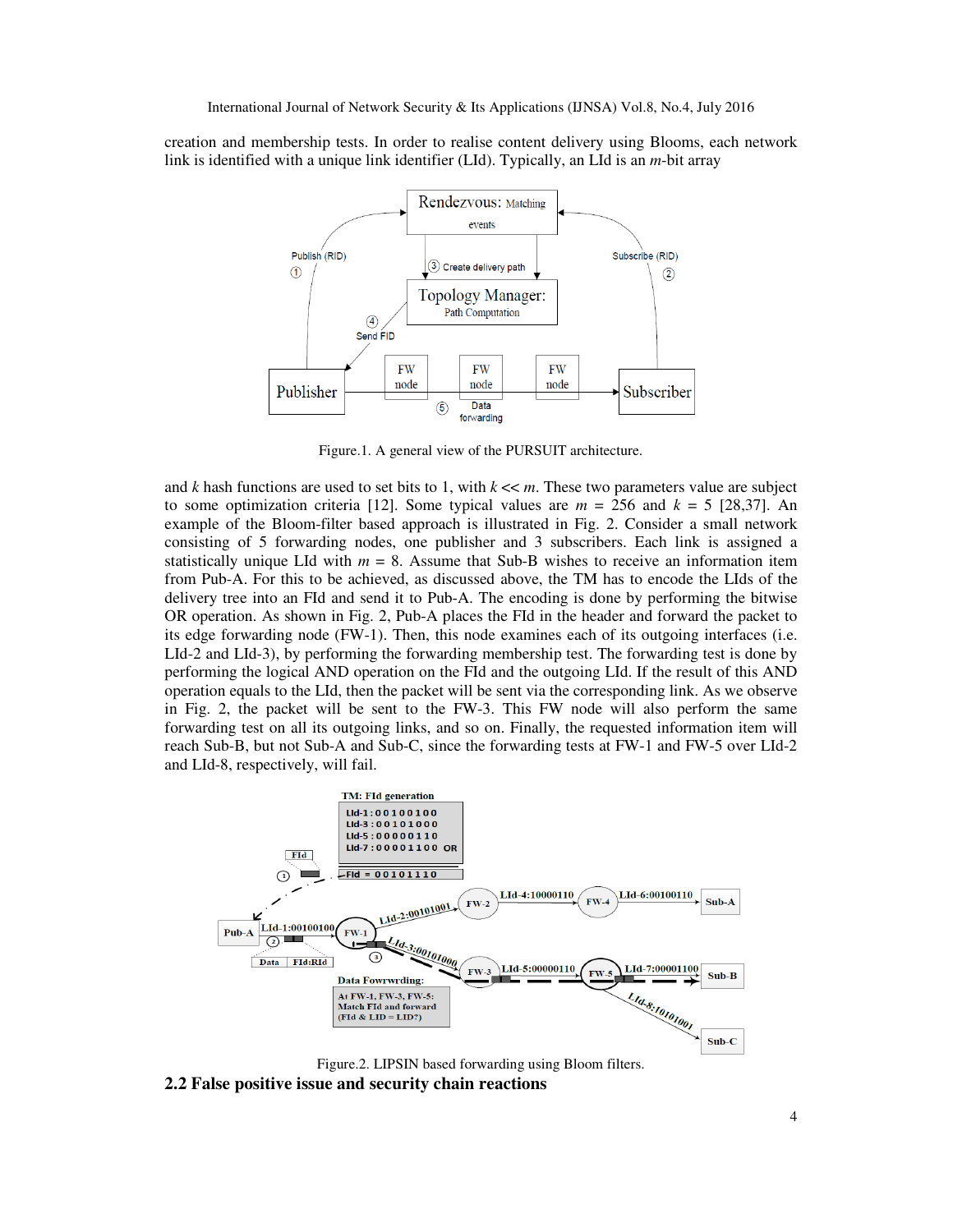One limitation of the LIPSIN forwarding is that some packets may be unnecessarily forwarded to non-provisioned links. That is, the forwarding test, described above, may give false positives. For instance, suppose that LId-8 is equal to 00101000 in Fig. 2. Since this LId has not been included in the path from Pub-A to Sub-B, the FId created by the TM is as shown in the figure. Nevertheless, the forwarding test at the FW-5 will falsely produce a positive result for the LId-8. This shortcoming may generate infinite loops which become a security issue if exploited by a malicious node. It may lead to DDoS attacks against end-users or some parts in the network by deliberately creating false positives in sensitive links. In practice, the attacker could perform several attacks such as flow duplication, packet aggregations, and forwarding loops, overwhelming the network resources [40].

#### **2.3 Security vulnerabilities in the forwarding plane**

In this section, we highlight the vulnerabilities of the LIPSIN mechanism. First of all, note that when all bits are set to 1 in a FId, the packet will be delivered to every network node, because the forwarding test will give a positive result at every FW node. To address this issue, LIPSIN sets an upper limit on the number of bits set to 1 in a FId. The ratio of the bits set to 1 over the total bits, *m*, is called fill factor and denoted by  $\rho$ . In the example of Fig. 2, the FId has  $\rho = 4/8 = 0.5$ . In the literature, a typical value of the fill factor upper limit is  $\rho_m = 0.5$  [37,40]. Any FId with  $\rho > \rho_m$  will be immediately rejected by FW nodes.

Another security threat that may arise is when the attacker is exploiting false positives and launching the brute-force attack to reach a targeted end-node. To achieve that, the attacker tires all possible FIds with the aim to obtain a valid FId that reaches a target node. The number of possible FIds depends on the FId length, m, and the maximum fill factor,  $\rho_m$ . The probability,  $p_{fw}$ , to guess a working FId created with a maximum fill factor of  $\rho_m$ , k hash functions and goes to a target l hops away can be calculated as follows [37,4]:

$$
p_{fu} = \rho_m^{k-l} \tag{1}
$$

Other types of attacks, such as replay attacks and computational attacks, are also possible. In a replay attack, some non-requested traffic with a previously created valid FId, is injected into the network. A computational attack is started by gathering legitimate FIds and inspecting the correlation of their bit patterns.

## **2.4 Secure zFormation**

One factor that strengthens the security threats is the use of time-invariant LIds. The zFormation approach, proposed in [37], makes FIds expire after a certain time by periodically changing the LIds every *∆t* (duration of time that a LId is valid). A cryptographically secure hash function, called zFormation, computes the LIds based on the following parameters:

- Some content-based information, *T*, such as the flow Id or the RId.
- Periodically changing time-based secret key shared with FW nodes, *K(t).*
- The port number of an incoming or outgoing link, *I* and *O*, respectively.
- The optimization index, *d*, to mitigate the false positives proposed in [28].

As a result, the LIds become dynamic and bound to a specific content-related information and have limited time duration. This approach provides sufficient protection against replay attacks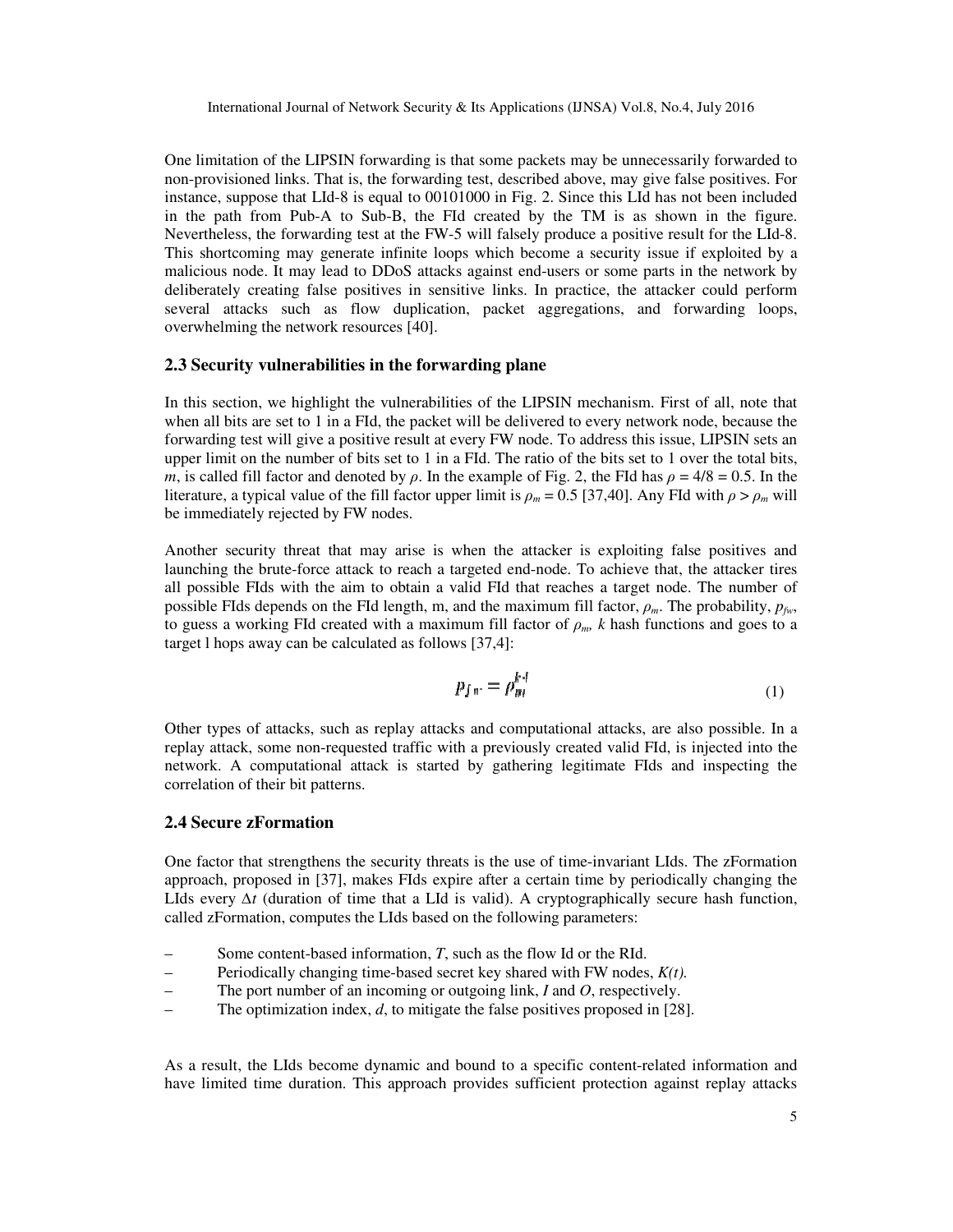and computational attacks. However, in [4], we have demonstrated that the zFormation solution is still vulnerable to successful DDoS attacks if either the fill factor of the FId is too large or *∆t* is too long. In practice, we found that an attacker can inject unwanted traffic, using a fake FId, in a path up to 5 hops within only 23s, using a reasonable attacking rate of  $10^6$  packet/s, i.e. by having a packet size of  $10^3$  bits and  $10^9$  bit/s capacity on each edge link. The issue of brute-force attacks has been addressed in [4,5], where the impact of  $\rho_m$  and m, respectively, on the attack capability has been studied.

Moreover, although the zFormation mechanism has effectively made DDoS attack more expensive to be successfully launched, in [9] it has been shown that attacker can penetrate the secrecy of LIds. Consequently, they could launch DDoS to a specific target if a sufficient number of LIds are identified. In this case, the attacker launches what is called a reverse-engineering attack over the secret LIds and by using a botnet that is randomly distributed around the network. In particular, all compromised nodes in the botnet subscribe to information items from each other. Assuming that the attacker has knowledge of the network topology, it first collects all legitimate FIds created by the TM for all pairs of bot nodes. Since the network topology is known, the attacker is able to know the connectivity graph and the FW nodes of which each FId passes through. Therefore, for each FW node it can figure out the LId by computing the intersection of the FIds that passes through the FW node by taking a bitwise AND operation over the FIds. The accuracy of the computed LIds may just be approximation to the real ones with some extra bit set to one, but this does not affect the attack, unless the maximum fill factor is exceeded. The attacker then can build FIds to attack a victim without receiving any help from the TM.

However, it is obvious that after obtaining the LIds and building a valid FId, the attack is only limited to a short time duration due to the periodic LIds/FIds updates. Therefore, a frequent update of the LIds can minimise the effect of the attack, since the old FIds are expired after the update.

## **3. THE PROPOSED SECURE FORWARDING MECHANISM**

## **3.1 Overview**

To mitigate brute-force attacks and subsequently prevent DDoS attacks, a validation mechanism is required to check the legitimacy of FIds that are sent by publishers to the network. This mechanism should not add any additional overhead on the TM, such as maintaining a large number of shared keys with each FW node in the network. In practice, we seek a mechanism that prevents the attack locally on the forwarding plane in a stateless manner and without involving any other entity rather than the corresponding FW node. We consider these issues in the proposed secure forwarding mechanism. In this scheme, in addition to performing the forwarding test at each FW node, as proposed in the zFormation technique, we also introduce a security test at the ingress node, so that any attack is prevented at early stage. In the following, the FW node that is directly attached to a user node (publisher/subscriber) is called Edge-FW. For instance, in Fig. 2, the Edge-FW nodes are FW-1, FW-4 and FW-5. The approach proposed in this paper uses predefined and fixed LIds, as in the traditional LIPSIN mechanism. This is different from is the zFormation technique, discussed in Section 2.4, which uses dynamic changeable LIds.

Our solution is based on the following assumptions: (1) links from users to Edge-FW nodes are assumed to be local, i.e. not used by the TM in the FId generation. On the other hand, links from Edge-FW node to users are global and are included in FId generation. (2) Each Edge-FW node maintains two 128-bit long master keys,  $kI$  and  $k<sub>2</sub>$ . (3) As in current access network scenarios, the attacker has no special privileges in the network but can send arbitrary packets up to the capacity of the access link.

## **3.2. Secure FId generation**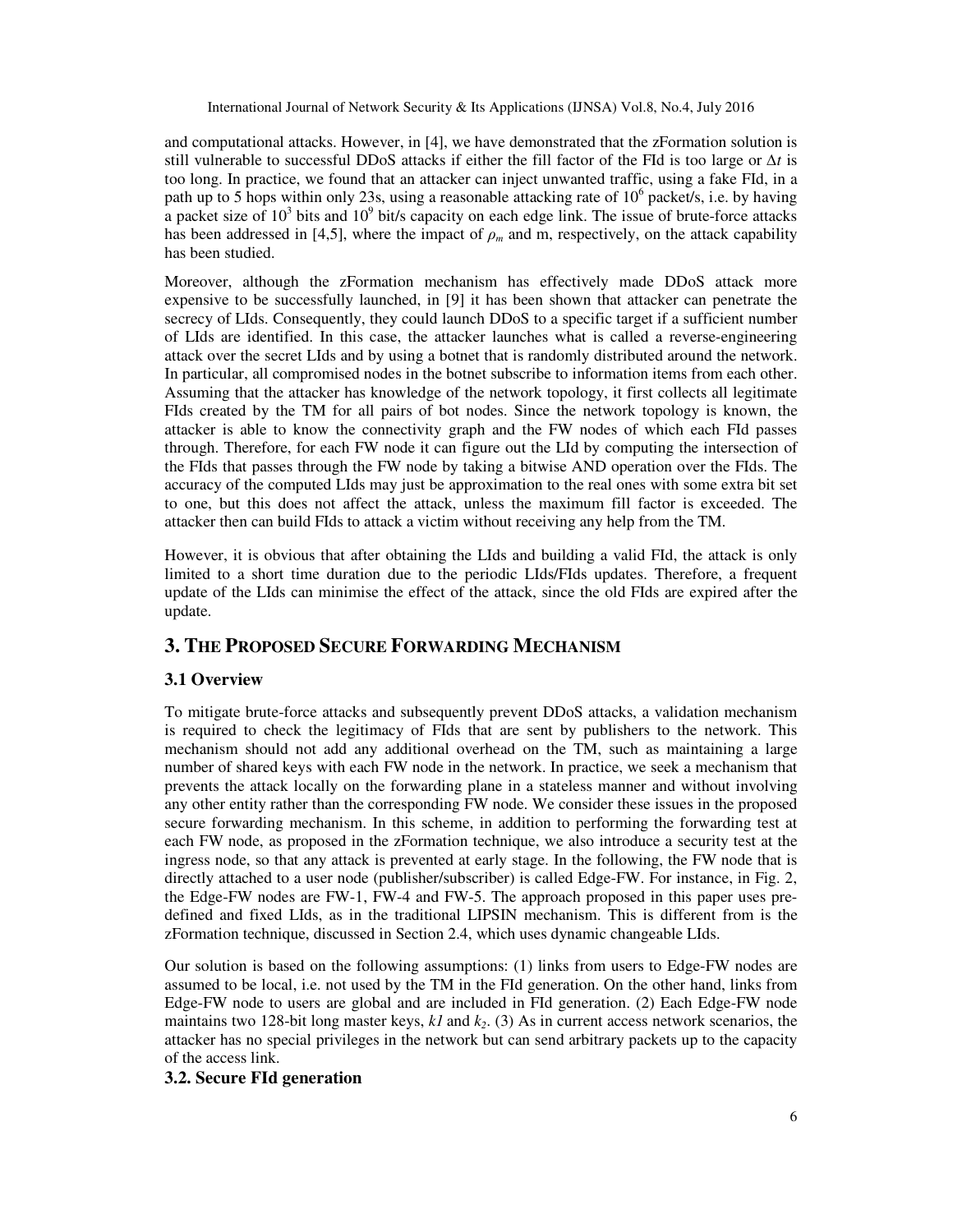We should recall that the TM knows the network topology. Also, it is mainly responsible for finding the best path between publishers and subscribers. Our proposed forwarding scheme is illustrated by a simple example of Fig. 3 (a). In this example, FW-1 is the Edge-FW node responsible for performing the security check. We refer to the legitimate forwarding identifier contracted by topology manager as FId and to its encrypted version as eFId; whereas the one utilised by the publisher is denoted as  $eFId_p$  and its decrypted version is  $FId_p$ . The hash that is performed over eFId is called *h*, and the hash used by the publisher is called hp. When a legitimate, non-hostile publisher is using the network, each pair of each pair of  $\{FId, FId_n\}$ , {*eFId,eFIdp*}, and {*h,hp*} will be identical. This is because a legitimate publisher will be using eFId that is generated by the Edge-FW, without any form of malicious manipulation.

In our proposed scheme, when generating FId, link from publisher to Edge-FW node is not included in the delivery tree. Also, TM provides Edge-FW node with an outgoing interface number or an access media address to the publisher where FId should be forwarded. Therefore, in Fig. 3, to create FId that connects the publisher Pub with the subscriber Sub, TM encodes the



Figure.3. Edge-FW approach: (a) An example of the FId creation and packet forwarding. (b) Encrypting the FId at the Edge-FW node. (c) Generating the hash h at the Edge-FW node.

links LId-1, LId-2, and LId-3 into the Bloom filter and then performs a bitwise-OR operation over them. FId generated in this way is then sent to FW-1 node which is the publisher's Edge-FW node.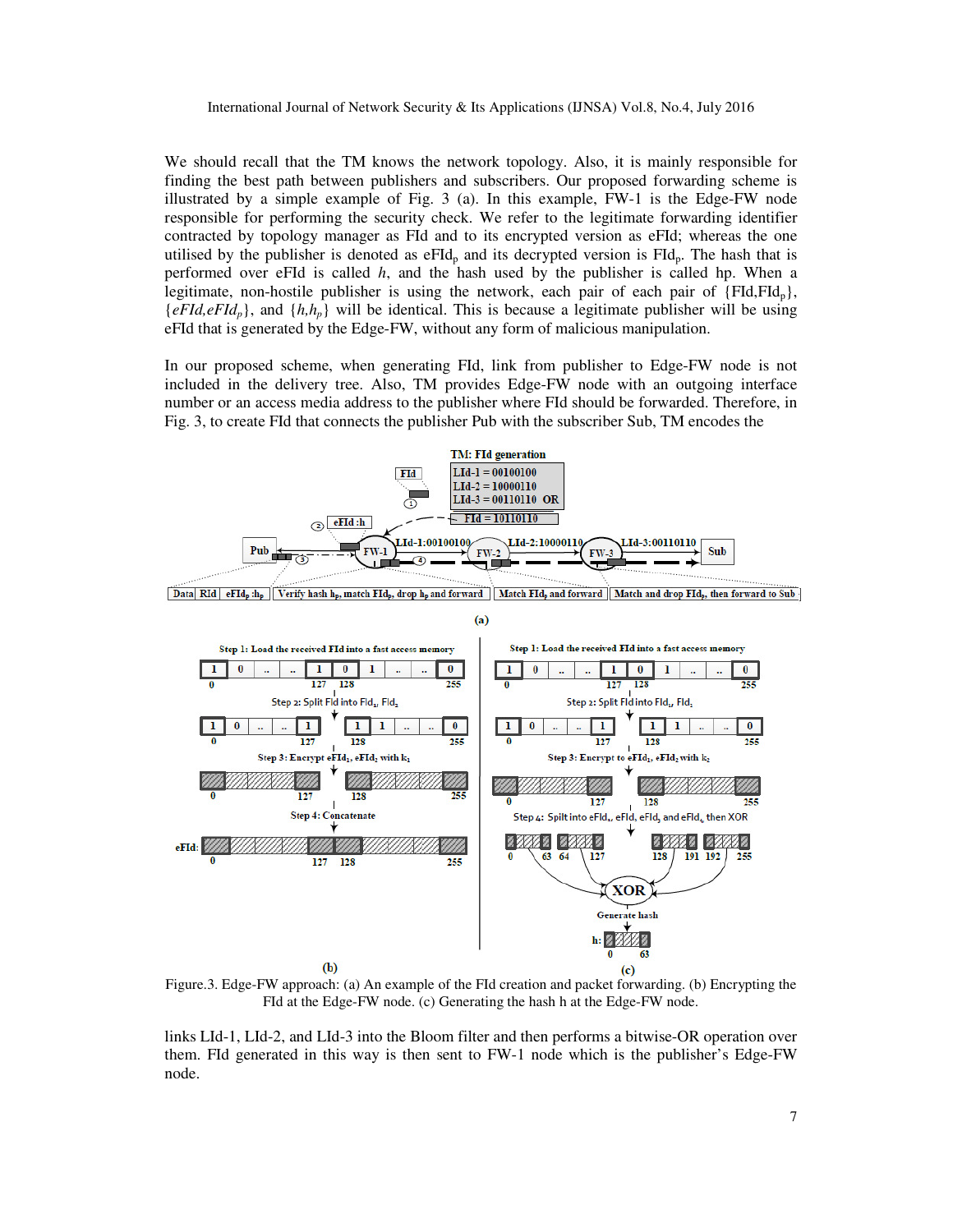Upon receiving the FId by the FW-1, the AES algorithm is applied to encrypt it. The encrypted version is denoted as eFId. This is done in order to preserve the confidentiality of the FId. This way, computational attack by a potentially malicious publisher can be prevented. It should be noted that in this scheme, all encryption and decryption processes are performed using AES. This encryption algorithm can be implemented in a number of efficient ways, and it was designed from the very beginning as a cipher which can be implemented efficiently, both in software or hardware. It is considered scalable and performs well when used in IPsec/IPv6 [20]. Recently, it has been shown that AES can be accelerated to work at line-speed of 10 Gbps requiring only 8 processor cores running at 3 GHz [30]. This feature makes AES particularly suitable for PURSUIT ICN.

To prevent DDoS attacks, the FW-1 generates a 64-bit hash h over the eFId. This way, the resultant hash becomes bound to a certain identifier. Afterwards, the pair {*eFId,h*} is sent to the Pub and will be used to send traffic to the Sub. The procedure of encrypting the FId is shown in Fig. 3(b). To encrypt the received FId, FW-1 copies FId into fast memory and then splits it into two parts: FId1, FId2, each of which is 128-bit long (for compatibility with the keys length. Next, each part is encrypted separately with the master key k1 and results in eFId1, eFId2. The last step is performed by concatenating eFId1 and eFId2 to form a 256-bit encrypted eFId. The hash creation procedure is shown in Fig.  $3(c)$ , where the process starts by repeating Steps 1 and 2 of the FId encryption procedure. In Step 3, FW-1 encrypts FId<sub>1</sub> and FId<sub>2</sub> with  $k_2$  which protects the hash.

Next, in Step 4, these sub eFIds are further split into four parts, each of which is 64bits long. Then, a bitwise-XOR operation is taken over them to form a 64-bit hash h. The purpose of this process is to preserve the integrity of the original eFId so that any forged eFIdp, used by the publisher, is identified.

# **3.3 Secure FId forwarding**

When the pair  $\{eFId, h\}$  is created, it is then forwarded by FW-1, as shown in Fig. 3, through the outgoing interface given by TM to the relevant directly connected publisher. The publisher places this pair on each transmitted packet. Next, when the FW-1 node receives a packet, initially it will perform two tests: the security test and the forwarding test. The security test will validate the received eFIdp (i.e., whether this eFIdp is legitimate). This test is done at the Edge-FW node and only for packets received from the publisher's side. The forwarding test, as described previously, is the basic LIPSIN membership check and will decide the next hops of the received packets. A packet is sent to next hop only if it can pass both tests. In the security test, the Edge-FW node also verifies the integrity of the received eFIdp. This verification is performed as shown in Algorithm 1.

If the packet will pass the security test, the eFIdp is considered legitimate. Then, the Edge-FW node drops the hash h and replaces the eFIdp with the FIdp, which should be identical to the original FId in a non-malicious communication. Afterwards, the forwarding test is done for each outgoing interface using FIdp. If the test is positive, the packet will be sent to the next FW node in the path. The forwarding test is done at each FW node until the packet reaches the Edge-FW node of the subscriber. At this stage, the FIdp is discarded before forwarding the packet to the subscriber. This prevents the reverse-engineering attack mentioned in Section 2.4, where the attacker tries to obtain simultaneous valid plaintext forwarding identifiers from compromised subscribers to obtain useful information about the network topology by analysing the correlation between a large number of forwarding identifiers.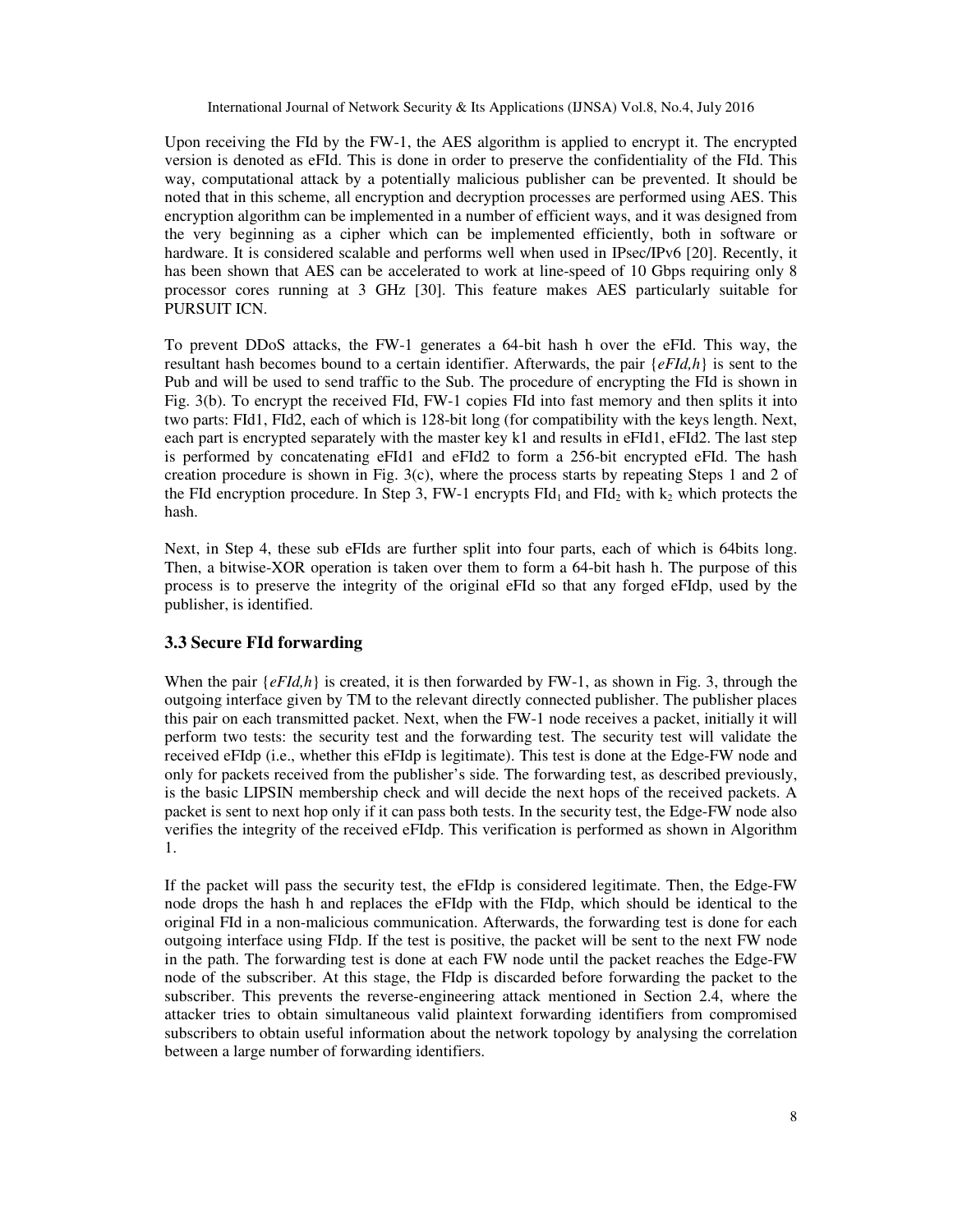According to our proposed approach, the master key *k2*, is periodically changed to mitigate replay attacks. Therefore, an attacker who possesses a valid encrypted pair {eFId,h} cannot use it maliciously to send unwanted traffic forever, as the hash is expires once the key is changed. The attacker is limited within the time window of *k2* update. For long-lived flows, FIds that are about to expire can be updated when TM send new *k2* keys to Edge-FW nodes. Also, this approach requires that RV checks periodically its event table periodically within the specified time window looking for events that need to be updated. Hence, the relevant Edge-FW node is informed by TM about these events in order for the FId to be updated with a new hash. If an information item is not wanted any longer, the subscriber will send a remove subscription request. Otherwise, RV will assume that the subscriber is still interested in the item and the Edge-FW node will be informed about extending the communication by generating a new hash. The problem of selecting a suitable time window for the aforementioned FId update operation has been studied in [6].

Input: A pair of  $\{eFId_p, h_p\}$  extracted from the incoming packet, with lengths of 256-bit and 64-bit respectively.

1 Begin

2 Split  $eFId_p$  into  $eFId_{p_1}$  and  $eFId_{p_2}$ , each of which is 128-bit long.

3 Decrypt  $eFId_{p_1}$  and  $eFId_{p_2}$  to  $FId_{p_1}$  and  $FId_{p_2}$ , respectively, using  $k_1$ .

4 if  $\rho \leq \rho_m$  then

Encrypt  $FId_{p_1}$  and  $FId_{p_2}$  to  $eFId_{p_1}$  and  $eFId_{p_2}$  using  $k_2$ . 5

Split  $eFId_{p_1}$ ,  $eFId_{p_2}$  into four parts. 6

Perfom a bitwise-XOR operation over the generated parts to create a 64-bit hash  $h$ .  $\overline{7}$ 

if  $h_p = h$  then  $\overline{\mathbf{g}}$ 

The  $eFId_p$  has passed the security check, so combine the  $FId_{p_1}$  and  $FId_{p_2}$  found in 3 and perform the LIPSIN forwarding check.

10 else

 $\ddot{\mathbf{Q}}$ 

Drop the packet and count a failure attempt against the publisher. 11

12 End

Algorithm 1. The security test procedure at the Edge-FW mode

# **4. ATTACK ANALYSIS AND DISCUSSION**

Although most of the proposed false positive reduction techniques [28,12,42] have effectively added a control over the false positive rate and kept it at a minimum, they are unfortunately not useful when brute-force attacks are considered. These proposals aim at optimizing FIds in terms of the false positive rate, at their formation stage and then placing some relevant optimization parameters in the packet to be used by the forwarding plane. However, these techniques do not consider anomalous behavior where publishers maliciously ignore or alter the in-packet parameters; consequently, an attacker subverts the forwarding process such that the minimal false positive rate no longer applies. For example, the LId-Tag (LIT)-based solution proposed in [28] aims at reducing the false positives. According to this approach, a subset of LIds that results in lowest false positive rate is chosen from the set of all available d LIds. Then, the *d* value corresponding to the selected subset is inserted in the packet header. This strategy is not suitable for mitigating brute-force DDoS attacks, since the attacker is able to use an arbitrary value of d to achieve a successful attack with high probability. Also, taking into account that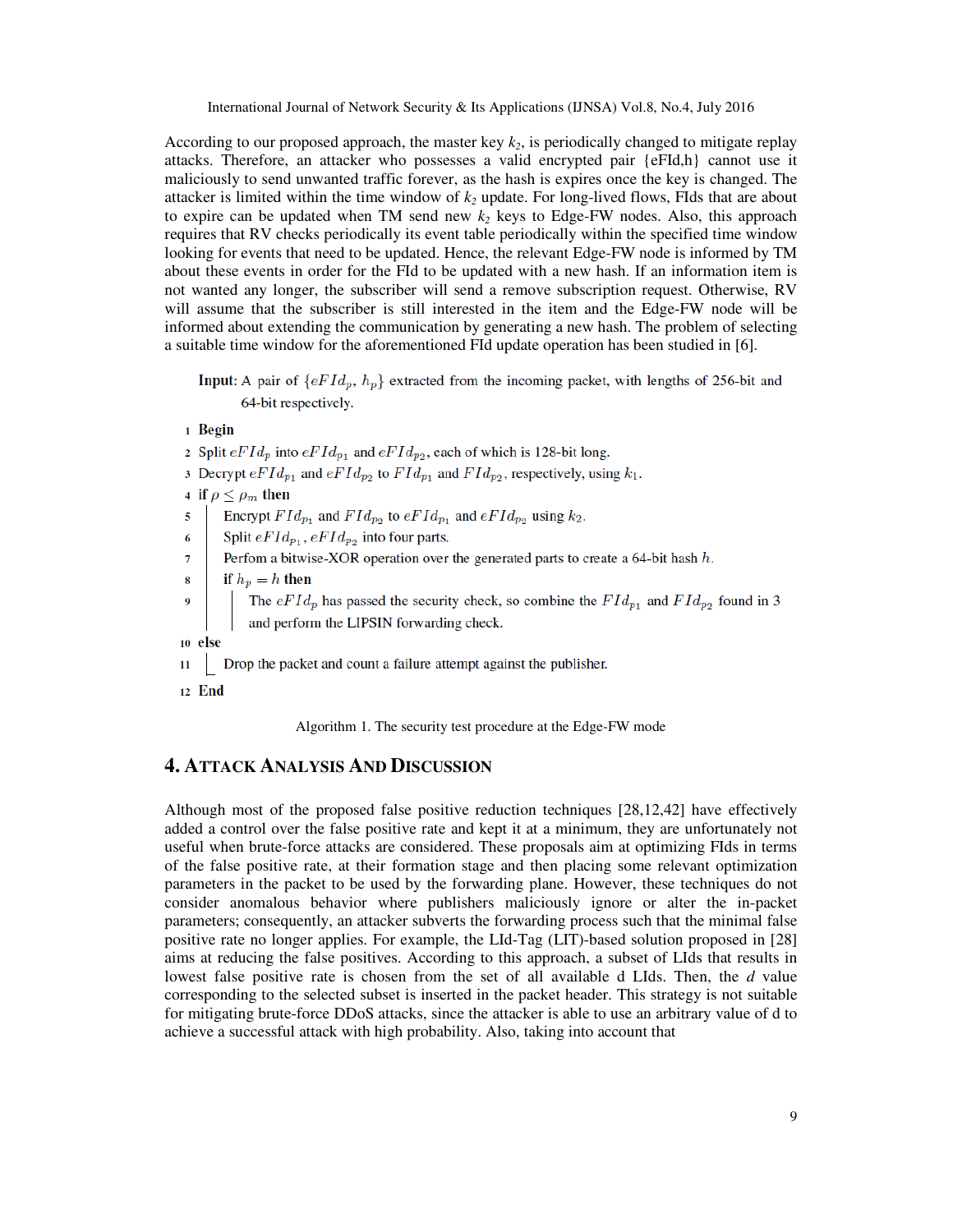

Figure.4. The sequential checks to be achieved by the attacker to reach a victim 4-hop away from an attacking node.

this strategy does not perform a verification mechanism at the FW node to force the attacker to use the original selected value of d. Indeed, it would not be possible for the FW node to know which value of d is actually the correct one.

On the contrary, our proposed secure forwarding mechanism can effectively stop the attacks described in Section 2.3. For example, if an attacker wants to inject unwanted traffic to a victim who is four hops away, then he first must pass both the security test and the forwarding test at his Edge-FW node, and also pass three forwarding tests in the subsequent in-path FW nodes, as shown in Fig. 4. Below, we perform an analysis of the probability of injecting unwanted traffic using the brute-force method.

**The probability of passing the forwarding test**  $p_{fw}$ **: This is the probability of having false** positives in the delivery path. This is calculated as in (1).

*The probability of passing the security test psc*: Introducing the security test at the Edge-FW node makes DDoS attack using brute force much expensive. This is because for this type of attack, the attacker has to guess the hash correctly. Therefore, for example, if the hash is 64-bit long, the attacker has to send  $2^{64}$  packets to the Edge-FW node, and the probability of being successful is approximately 5.4  $\times$  10<sup>-20</sup>. This is a very low probability which makes this attack scenario unrealistic in practice.

However, a better strategy the attacker could adopt is to launch the attack taking into account that fact that all hash functions suffer from the birthday paradox attack [41]. It is a generic collisionfinding attack performed by using a probabilistic model to reduce the complexity of cracking a hash function. Let us demonstrate how a collision can be found in the context of our approach, let us assume *H* is a hash function such that  $H : D \to R$ , where *D* is the set of all possible combinations of *FIds*, R is the range of H, and  $|R| = r$ . A hash collision occurs when having distinct  $eFId$ <sub>*i*</sub>,  $eFId$ <sub>2</sub>  $\in$  *D* where  $H(FIdI) = H(FId2)$ . By exploiting the birthday paradox, the attacker creates a packet with an independently and uniformly random selected *FId1, ..., FIdq*, along with a random hash  $h_1, ..., h_q$ , where q is the number of the attempts, to be sent to the Edge-FW node. The aim is to cause a hash collision at the Edge-FW node where two distinct FIds give the same hash; so, the packet is treated as legitimate and, hence, successfully passes the security test. This strategy significantly reduces the number of attempts q, as it is expected that the attacker finds a collision within  $r^{1/2}$  attempts with a probability of  $psc \approx 0.5$  [41].

$$
x \approx \sqrt{2r \ln \frac{1}{1 - p_{sc}}}
$$
 (2)

where r is the number of all possible hash outputs.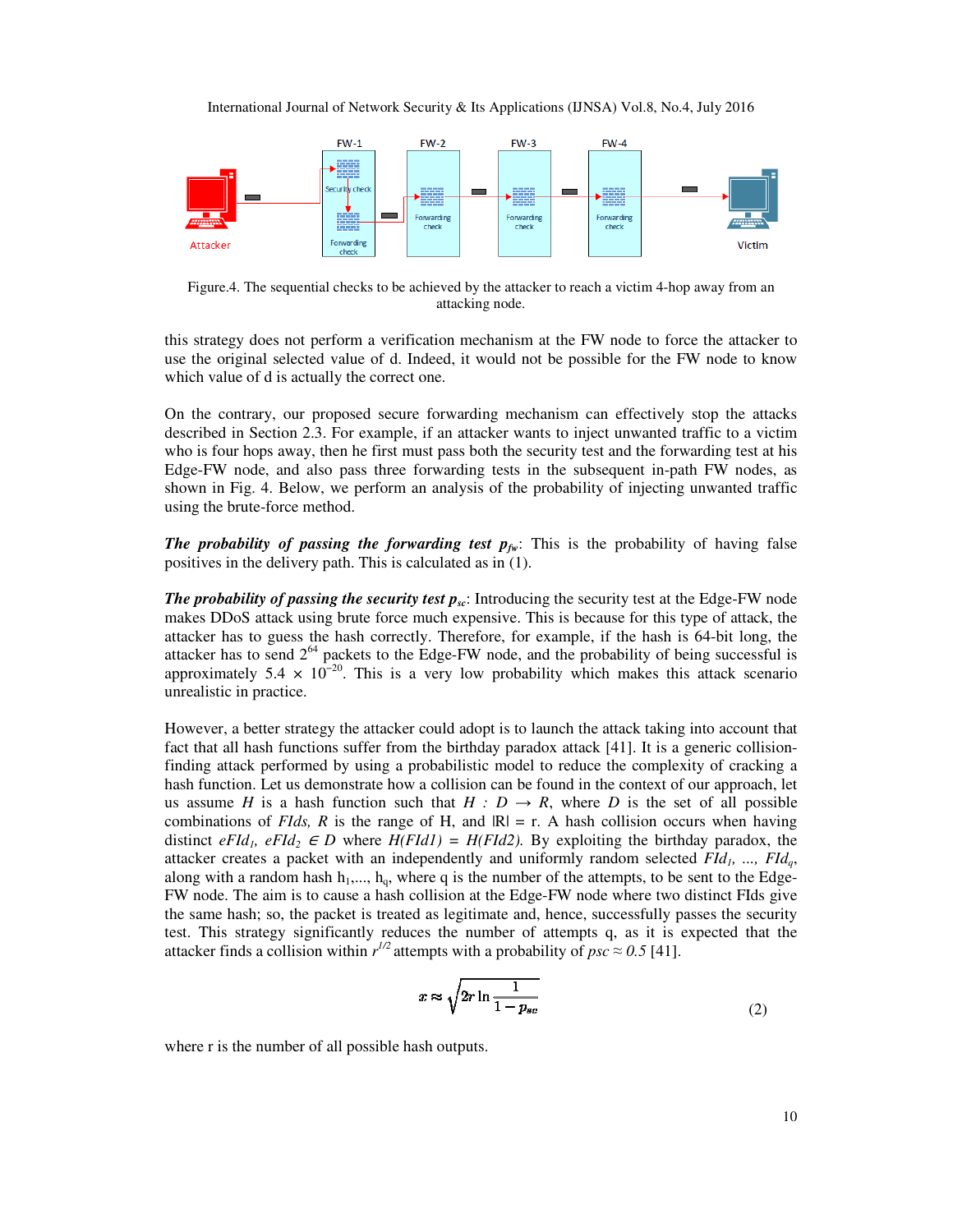The number of required attempts increases as the hash length increases, and generally, the hash function length is chosen to be large enough to make the number of attempts infeasible. However, since the Edge-FW approach utilizes a hash size of only 64-bit long, to limit the security overhead, this means that within  $\approx 42 \times 10^8$  attempts the attacker may pass the security test with probability psc  $= 0.5$ . Therefore, we introduce a blocking mechanism where a publisher who exceeds a certain amount of packet drops is assumed to be a malicious user and, hence, is blocked. The packet drops at the Edge-FW node occur due to a failure in either the security test or the forwarding test. The blocking mechanism is an effective countermeasure, as it prevents the attack at its early stage. However, an attack success probability of 0.5 is considered high as the attacker might be lucky and pass the security test based on his first attempt so the blocking mechanism is not effective in this case. Therefore, the network designer may select a very low probability of success psc and then block any attack before reaching the required number of attempts of achieving the selected probability. To determine the number of required attack attempts x, that inject random pairs {*FId,h*}, to achieve a target probability psc of finding a hash collision, we adopt the approximation of [33].



Figure.5. The expected number of attempts required to find a collision in 64-bit long hash for different probability p<sup>r</sup> .

In Fig. 5 we show the number of required attempts, *x*, to find collision in a 64-bit long hash (that is  $r = 1.8 \times 10^{19}$ , assuming various different desired collision probabilities  $p_{sc}$  = {*1×10−15,1×10−12,1×10−9,1×10−6,1×10−2,0.1,0.25,0.5*}. We observe that the number of required attempts, *x*, is decreased as the selected  $p_{sc}$  decreases. For example, the attacker would need to generate and send approximately  $6 \times 10^8$  packets to find a collision and pass the security test with a probability of 1%. However, if we assume even a lower probability of  $p_{sc} = 10^{-9}$ , this would require approximately  $1.9 \times 10^5$  attempts. For this reason, we suggest blocking the publisher after making  $\approx 10^5$  failed attempts, which is a large number and the probability that the attacker could succeed is very small and approximately equal to  $10^{-9}$ . In fact, the probability of passing the EdgeFW node is actually lower than that because the attacker also has to pass the forwarding test. Our approach also introduces an additional mitigation layer to brute-force attacks. This is because in this approach, the attacker loses the ability to inject maximally filled eFIdp to the network, which is considered a fundamental strategy to follow as it increases the probability of passing the forwarding test. This strategy now becomes harder to be used because the bit pattern of the injected eFIdp will be changed after the decryption process at the Edge-FW node, which may result in an FId with two cases: an FId with  $\rho > \rho_m$ , so the packet is dropped or an FId with the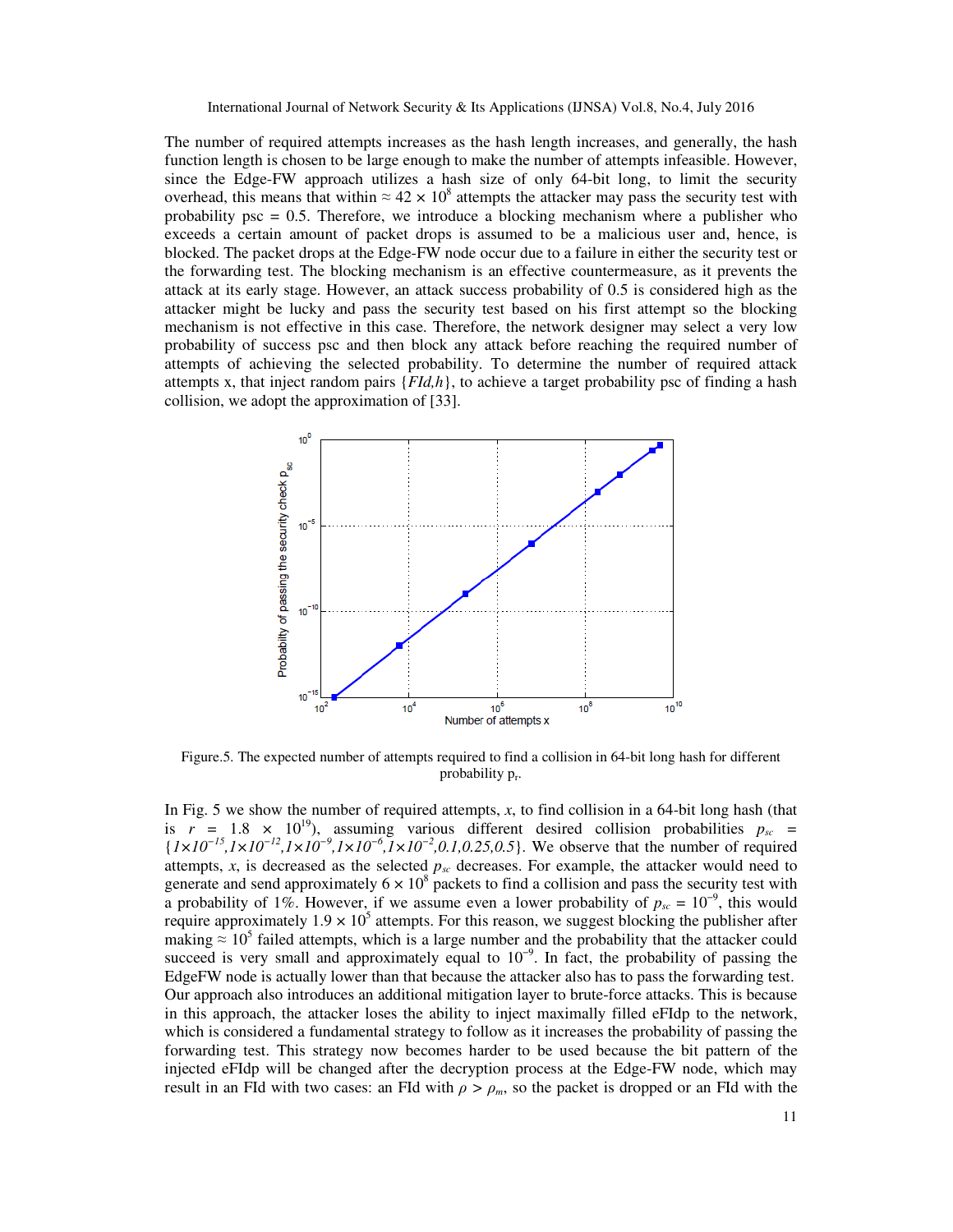chance of success is low. Hence, to reach a victim, the attacker must be" incredibly lucky" and pass both tests at the Edge-FW node and also the forwarding test at all in-path FW nodes. The probability of a successful attack can be calculated by:



$$
p_a = p_{sc} \times p_{fw} \tag{3}
$$

Figure.6. Comparison of the probability of successful attack for different path lengths between LIPSIN and Edge-FW approaches. The number of hash function used is  $k = 5$  with  $n = \{23, 29\}$ . The Bloom filter size used in LIPSIN is *m* = 320 whereas in Edge-FW *m* = 256 plus 64-bit hash *h*.

This probability of successful attack pa is actually an upper bound, since this equation assumes that the decrypted forged FId is still maximally filled.

Figure 6 depicts the probability pa for varying attack path lengths l for the current LIPSIN scheme and our proposed Edge-FW scheme. We compare the probability pa in LIPSIN using a Bloom filter size of  $m = 320$ -bit; whereas in our approach  $m = 256$ -bit is used. This is because the Edge-FW approach introduces an extra size of 64-bit hash, so the overall introduced size in the Edge-FW approach is 320-bit. In both approaches, we assume a network that supports different sizes of a maximum delivery tree,  $n = \{23,29\}$  LIds, with  $k = 5$ . Subsequently, in the case of having 23 LIds,  $\rho_m$  would be 0.347 for the basic LIPSIN and 0.423 for the Edge-FW mechanism; and when using 29 LIds  $\rho_m$  would be 0.48 and 0.42, for the basic LIPSIN and the Edge-FW mechanisms, respectively.

The figure on the left corresponds to the scenario where  $n = 23$ . We observe substantial improvement of the probability pa for the Edge-FW approach. For instance, when  $p_{sc} = 10^{-6}$ , then  $p_a \approx 1.3 \times 10^{-8}$ . This is much lower than  $\approx 0.0001$  of the current LIPSIN scheme. The forwarding plane becomes even more secure when psc is chosen to be  $10^{-9}$  as the probability of attack, pa, in this case sinks to  $\approx 1.3 \times 10^{-11}$ . It can be noticed that when  $p_{sc}$  is selected to be  $10^{-3}$ , the Edge-FW approach does not perform well compared to the LIPSIN, especially when the path increases over 6 hops. This is true because the value of  $\rho_m$  used in the Edge-FW mechanism is significantly small compared to that in the LIPSIN. It is possible to increase the size of the maximum supported delivery tree as in the right figure where  $n = 29$  at the cost of having a higher attack probability, *pa*.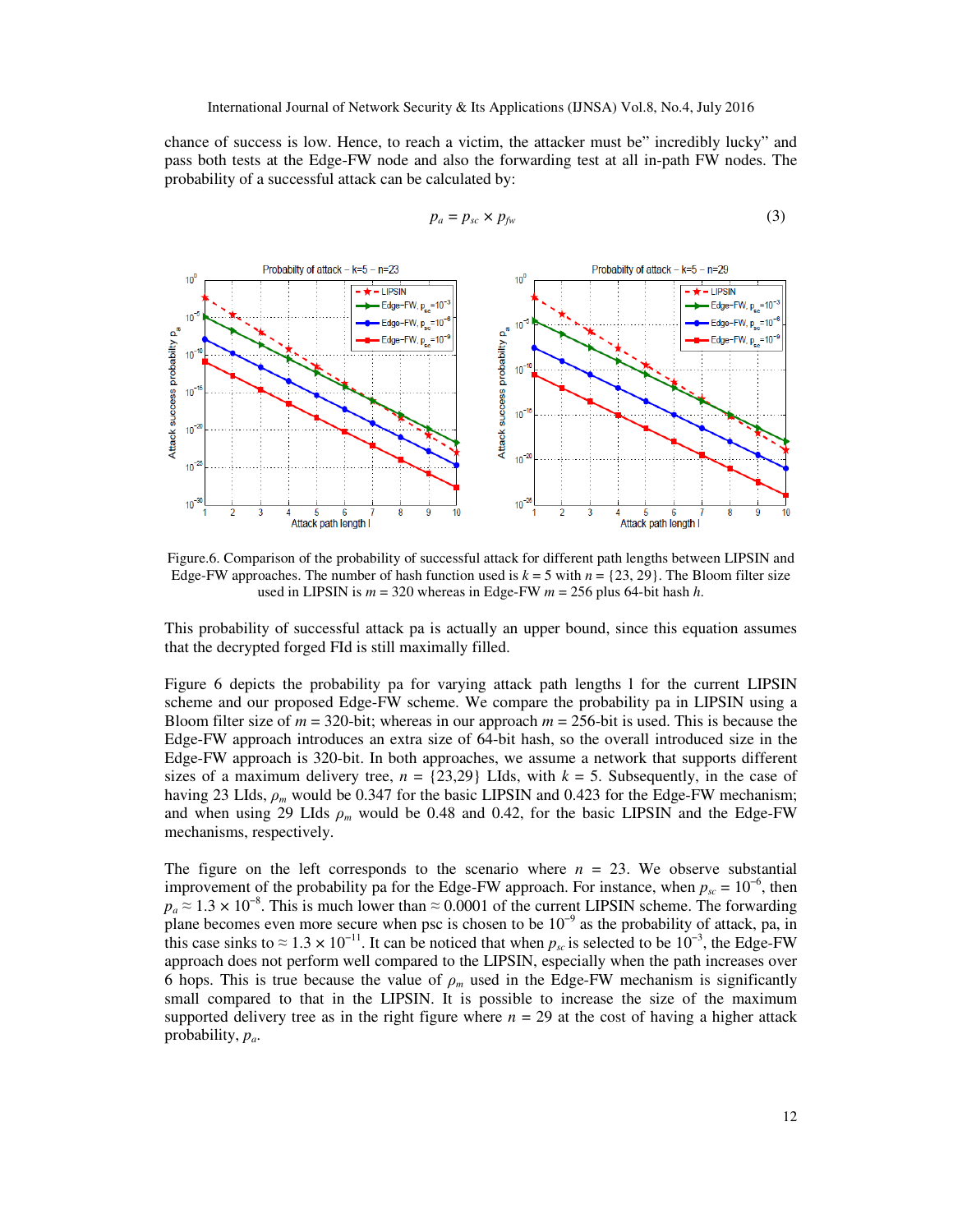The mechanism introduced in this paper is important as it stops an attacker sending malicious packets using a random FId, which in the PURSUIT architecture could be a multicast tree and potentially could reach a large number of end-users that have not requested the data. It is useful to also compare this with contemporary IP networking where it is possible to send packets with spoofed IP addresses or packets without a user requesting them. The mechanism presented here stops this kind of malicious behaviour, which could be used to launch a DDoS attack. However, it is also worth noting that it does not stop all forms of DDoS attack, for example a large bot-net which simply requests many data items would not be stopped by this mechanism (although the load may be spread over multiple publishers without allowing the attackers to choose a specific publisher to overload, thus aiding existing load-balancing approaches to DDoS).

## **5. CONCLUSION**

In this paper we propose a novel secure Bloom filter based forwarding mechanism for ICN. We have demonstrated that this approach can provide good protection against DDoS attacks. The forwarding mechanism uses network capabilities to identify illegitimate traffic, via its forwarding identifier, at the ingress nodes. Using our approach, the probability of a successful a DDoS attack can be substantially reduced in comparison to existing schemes, to the point where an attack is unrealistic. Moreover, an attacker can be easily detected and blocked at the very early stages of the attack. Furthermore, the proposed scheme does not require storing forwarding state at the Edge-FW nodes in order to detect any in-progress attacks.

#### **REFERENCES**

- [1] COntent mediator architecture for content-aware networks (COMET). www.comet-project.org, accessed on (January, 2016).
- [2] SAIL: Scalable and adaptive internet solutions. www.sail-project.eu, accessed on (January, 2016)
- [3] Ahlgren, B., Dannewitz, C., Imbrenda, C., Kutscher, D., Ohlman, B, (2012) "A survey of informationcentric networking" Communications Magazine on IEEE 50(7), 26–36 .
- [4] Alzahrani, B., Vassilakis, V., Reed, M, (2013) "Mitigating brute-force attacks on Bloom-filter based forwarding", Conference on Future Internet Communications (CFIC), pp. 1–7.
- [5] Alzahrani, B., Vassilakis, V., Reed, M,( 2014), "Selecting bloom-filter header lengths for secure information centric networking", 9th International Symposium on Communication Systems, Networks Digital Signal Processing (CSNDSP), pp. 628–633.
- [6] Alzahrani, B., Reed, M., Riihijarvi, J., Vassilakis, V, ( 2015) "Scalability of information centric net-¨ working using mediated topology management", Journal of Network and Computer Applications, 50, 126-133.
- [7] Alzahrani, B.A., Reed, M.J., Vassilakis, V.G, (2012), "Enabling z-filter updates for self-routing denialof-service resistant capabilities". Conference on Computer Science and Electronic Engineering (CEEC), 4th. pp. 100–105.
- [8] Anderson, T., Roscoe, T., Wetherall, D, (2004), "Preventing internet denial-of-service with capabilities", SIGCOMM Comput. Commun. Rev. 34(1), 39–44.
- [9] Antikainen, M., Aura, T., Sarela, M. (2014), "Denial-of-service attacks in Bloom-filter-based forwarding", IEEE/ACM Transactions on Networking, 22(5), 1463–1476.
- [10] Bloom, B.H. (1970), "Space/time trade-offs in hash coding with allowable errors". Communications of the ACM 13, 422–426.
- [11] Brunner, M., Abramowicz, H., Niebert, N., Correia, L.M. (2010), "4WARD: a european perspective towards the future internet". IEICE transactions on communications 93(3), 442–445.
- [12] Carrea, L., Vernitski, A., Reed, M. (2014), "Optimized hash for network path encoding with minimized false positives". Computer Networks 58, 180–191.
- [13] Choi, J., Han, J., Cho, E., Kwon, T., Choi, Y. (2011), "A survey on content-oriented networking for efficient content delivery". Comm. Mag. 49(3), 121–127.
- [14] Dai, H., Wang, Y., Fan, J., Liu, B. (2013) "Mitigate ddos attacks in NDN by interest traceback", IEEE Conference on Computer Communications Workshops (INFOCOM WKSHPS), pp. 381–386.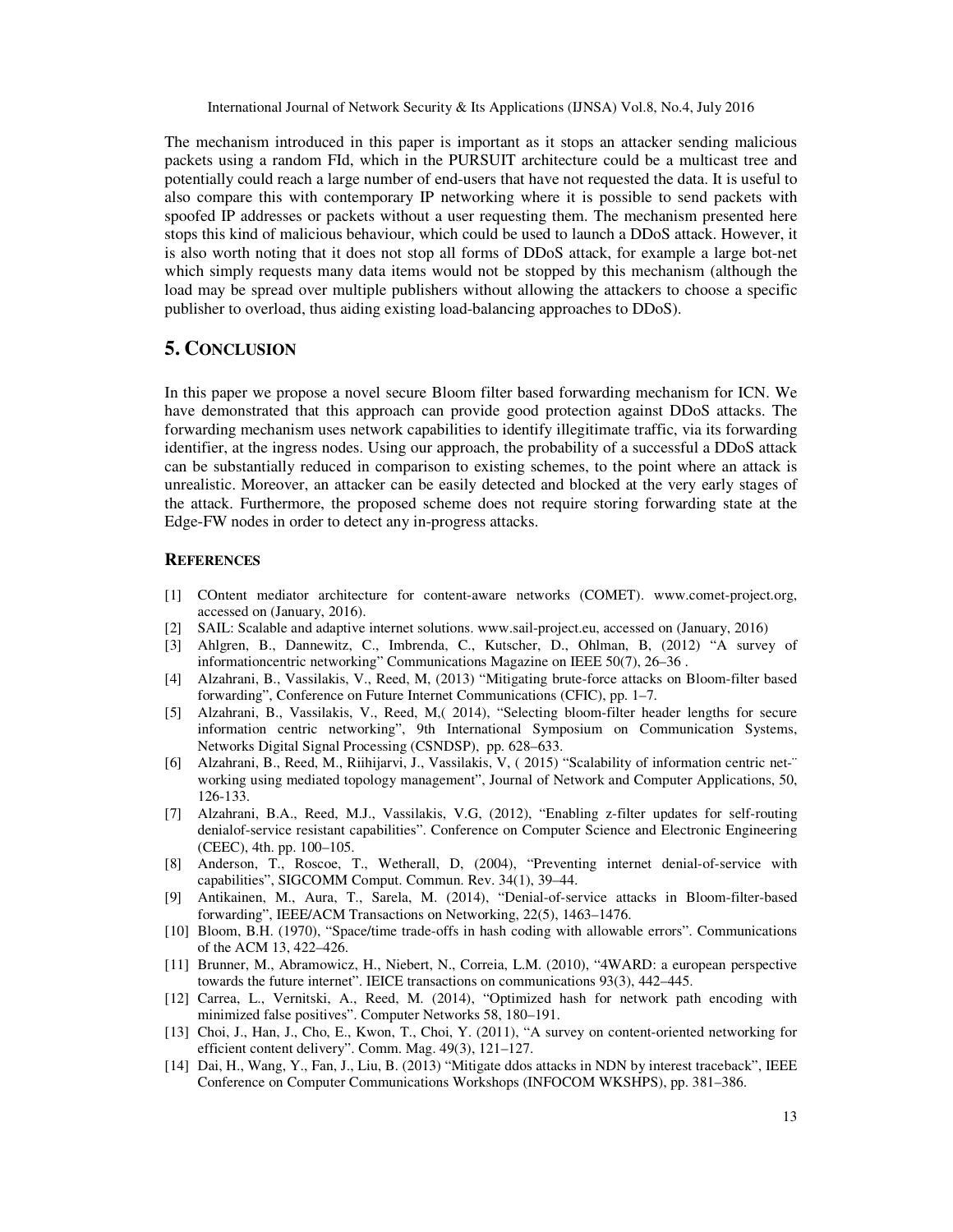- [15] Eugster, P.T., Felber, P.A., Guerraoui, R., Kermarrec, A.M. (2003), "The many faces of publish/subscribe". ACM Computing Surveys (CSUR) 35(2), 114–131.
- [16] Feldmann, A. (2007), "Internet clean-slate design: what and why?" ACM SIGCOMM Computer Communication Review 37, 59–64.
- [17] Ferguson, P., Senie, D. (1998), "Network ingress filtering: Defeating denial of service attacks which employ IP source address spoofing", rFC 2267.
- [18] Fotiou, N., Polyzos, G., Trossen, D. (2011), "Illustrating a publish/subscribe internet architecture. Journal on Telecommunication Systems," Special Issue on Future Internet Sevices and Architecture: Trends and Visions 52, no.3.
- [19] Fotiou, N., Nikander, P., Trossen, D., Polyzos, G.C. (2012), "Developing information networking further: From PSIRP to PURSUIT", Broadband Communications, Networks, and Systems, pp. 1–13. Springer.
- [20] Frankel, S., Glenn, R., Kelly, S. (2003), "The AES-CBC cipher algorithm and its use with IPsec", RFC 3602
- [21] Gajic, B., Riihijarvi, J., Mahonen, P. (2011), "Intra-domain topology manager for publish-subscribe networks", the 18th International Conference on Telecommunications (ICT), pp. 394–399. Ayia Napa, Cyprus.
- [22] Gasti, P., Tsudik, G., Uzun, E., Zhang, L. (2013), "DoS and DDoS in named data networking", the 22nd International Conference on Computer Communications and Networks (ICCCN). pp. 1–7 .
- [23] Handley, M. (2006), "Why the internet only just works". BT Technology Journal 24(3), 119–129.
- [24] Interent live stats: "Internet users in the world", accessed on January (2006): http://www.internetlivestats.com/ internet-users
- [25] Jacobson, V. (2006), "A new way to look at networking". Google Tech Talks.
- [26] Jacobson, V., Mosko, M., Smetters, D., Garcia-Luna-Aceves, J. (2007), "Content-centric networking". Whitepaper, Palo Alto Research Center pp. 2–4.
- [27] Jacobson, V., Smetters, D.K., Thornton, J.D., Plass, M.F., Briggs, N.H., Braynard, R.L. (2009) "Networking named content". In: Proceedings of the 5th international conference on Emerging networking experiments and technologies. pp. 1–12. ACM, Rome, Italy.
- [28] Jokela, P., Zahemszky, A., Esteve Rothenberg, C., Arianfar, S., Nikander, P. (2009), "LIPSIN: Line speed publish/subscribe inter-networking". ACM SIGCOMM Computer Communication Review 39(4), 195–206.
- [29] Koponen, T., Chawla, M., Chun, B., Ermolinskiy, A., Kim, K., Shenker, S., Stoica, I. (2007), "A data oriented (and beyond) network architecture". SIGCOMM Comput. Commun. Rev. 34, no.4, 181–192.
- [30] Kounavis, M.E., Kang, X., Grewal, K., Eszenyi, M., Gueron, S., Durham, D. (2010), "Encrypting the internet". SIGCOMM Comput. Commun. Rev. 41(4).
- [31] Lagutin, D., Visala, K., Tarkoma, S. (2010), "Publish/Subscribe for internet: PSIRP perspective". Future Internet Assembly 84.
- [32] Liu, X., Yang, X., Lu, Y. (2008), "To Filter or to authorize: Network-layer DoS Defense Against Multimillion-node Botnets". SIGCOMM Comput. Commun. Rev. 38(4), 195–206.
- [33] Mathis, F.H. (1991), "A generalized birthday problem. SIAM Rev". 33, 265135–270
- [34] Nikander, P., Marias, G.F. (2011), "Towards understanding pure publish/subscribe cryptographic protocols". In: Proceedings of the 16th International Conference on Security Protocols. pp. 144–155. Security'08, Springer-Verlag, Berlin, Heidelberg.
- [35] Parno, B., Wendlandt, D., Shi, E., Perrig, A., Maggs, B., Hu, Y. (2007), "Portcullis: Protecting Connection Setup from Denial-of-capability Attacks". SIGCOMM Comput. Commun. Rev. 37(4), 289–300.
- [36] Reed, M. (2012 ), "Traffic engineering for information-centric networks", IEEE International Conference on Communications (ICC). pp. 2660–2665. Ottawa, Canada.
- [37] Rothenberg, C.E., Jokela, P., Nikander, P., Sarel¨ a, M., Ylitalo, J. (2009) "Self-routing Denial-of-Service¨ Resistant Capabilities using In-packet Bloom filters". Proceedings of the European Conference on Computer Network Defense (EC2ND). pp. 46–51. Milano Italy.
- [38] Rothenberg, C.E., Macapuna, C., Magalh˜aes, M., Verdi, F., Wiesmaier, A. (2010), "In-packet Bloom filters: Design and networking applications". Elsevier Computer Networks 55, no. 6, 1364–1378.
- [39] Sarel¨ a, M., Rothenberg, C.E., Aura, T., Zahemszky, A., Nikander, P., Ott, J. (2011), "Forwarding¨ anomalies in Bloom filter based multicast". In: 30th IEEE International Conference on Computer Communications (IEEE INFOCOM). Shanghai, China.